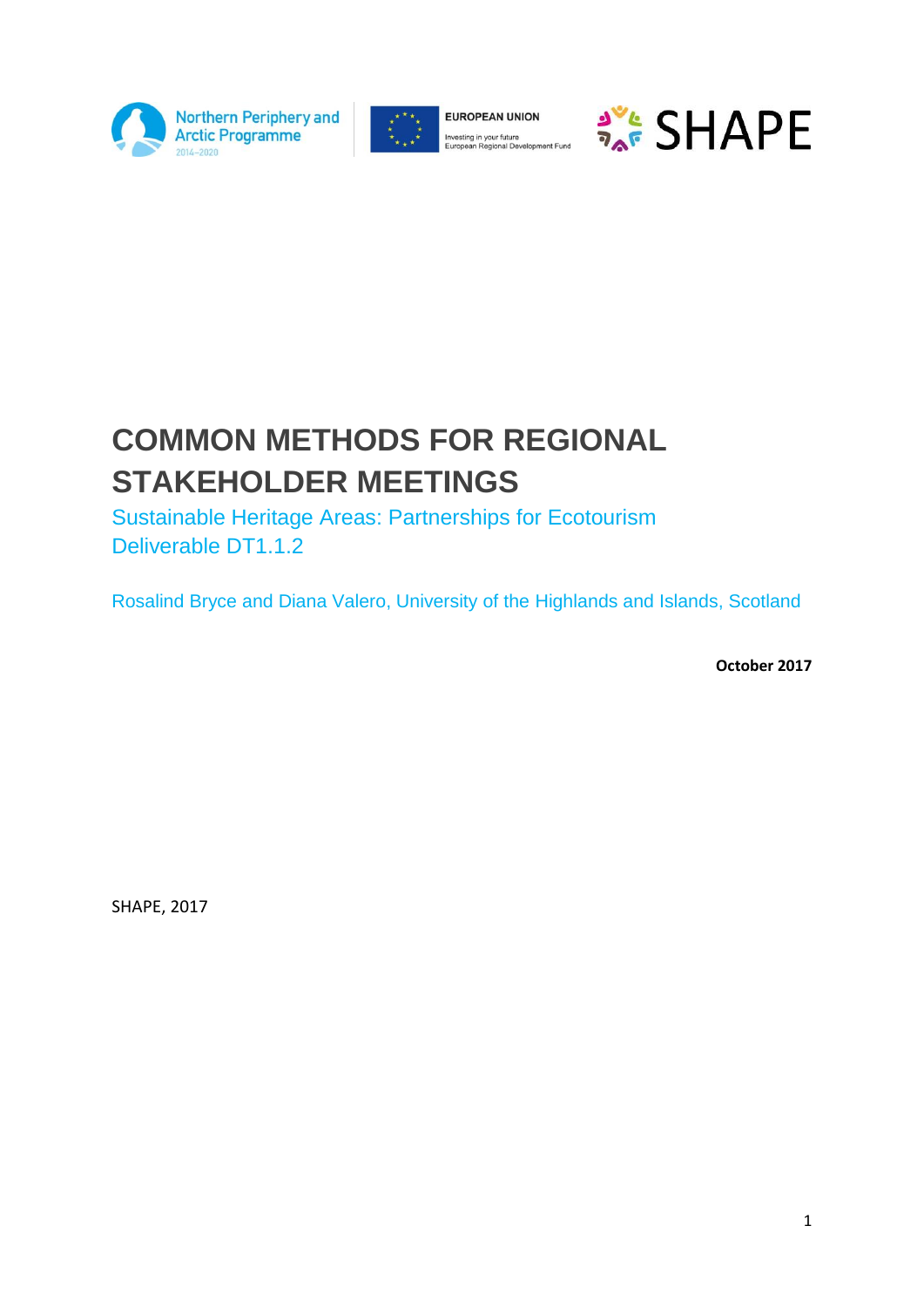





### Acronyms

SHA Sustainable Heritage Areas

## 1. Introduction

SHAPE partners share an aspiration to create effective stakeholder networks to achieve local goals. Partner aims for stakeholder engagement include the following:

- Development of new tourism products from integrating existing projects.
- Connecting stakeholders from different geographical parts of SHAs
- Provide opportunities for young people.
- Identify stakeholders who have highest motivation and commitment to long-term cooperation
- Connect and learn from experiences of sustainable ecotourism development in similar regions

This document builds on DT1.1.1: Common methods to identify stakeholder groups and interactions and discusses approaches to the regional stakeholder workshops that are to be held in each SHA. It is also closely linked to DT2.1.1; common participatory processes to map assets and assess climate change impacts. The participatory mapping processes are to be implemented in the first regional workshops and are an important stakeholder engagement activity, which will have a considerable influence over the direction of SHAPE activities over the course of the project.

A range of potential stakeholder engagement methods and approaches were presented to project partners during the stakeholder engagement workshop. Discussion then focussed on how methods would work in the context of different SHAs. A power-point presentation describing the methods in some detail and links to supporting resources was made available to partners following the workshop.

# 2. Common methods for regional stakeholder meetings

#### **2.1. Aims of regional stakeholder meetings**

The aims of the first regional stakeholder meetings from a stakeholder engagement perspective are the following:

- Identify existing and potential stakeholder partnerships
- Understand stakeholders' interest in addressing local/regional challenges, capitalising on opportunities for sustainable ecotourism and developing new partnerships.

Regional workshops will be an important way of creating two way dialogue about SHAPE activities, disseminating project information and providing a forum where problems can be negotiated and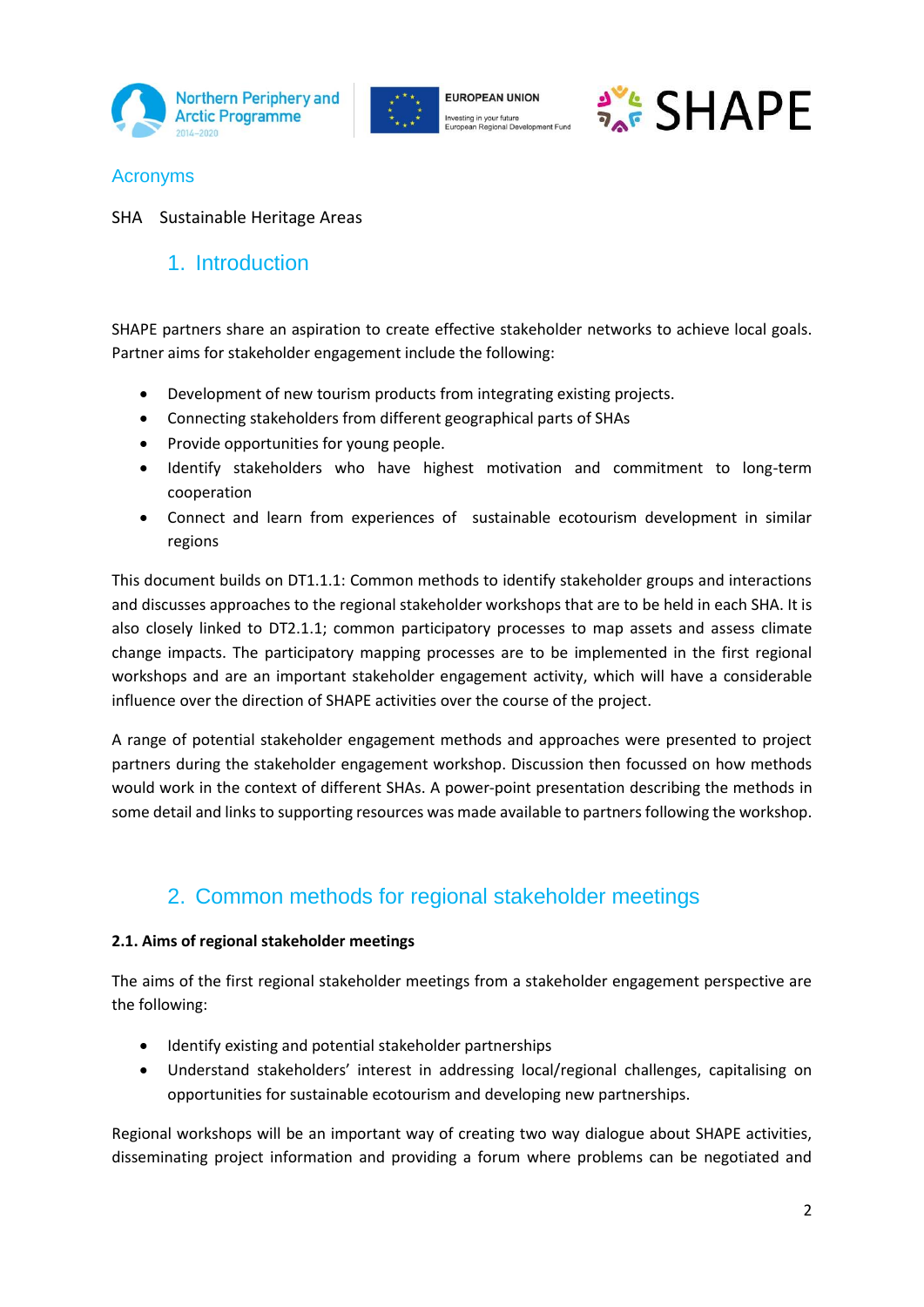





innovative ideas proposed. Stakeholders will be invited to attend four six-monthly meetings in each SHA over the course of the SHAPE project. The aims of these are to:

- Allow stakeholders to discuss progress on partnership activities
- Evaluate project outcomes
- Provide continued motivation for stakeholder engagement
- Allow stakeholders to inform the development and testing of the e-service as SHAPE progresses

#### **2.2. Common methods to be used in regional workshops in each SHA.**

#### **Participant questionnaires**

There should be a short questionnaire used for all SHAs at the beginning or the end of regional workshops to gauge the priorities, motivations, and expectations that stakeholders have in relation to SHAPE activities. This will be developed by UHI with input from partners to ensure that common questions are meaningful for each SHA. This will provide an effective means of evaluating attitudes of stakeholders and a basis to evaluate how these change over the course of SHAPE. The questionnaire will also include questions on how stakeholders perceived the methods used in workshops. The results will be integrated into the SHAPE e-service, providing a stakeholder perspective of asset mapping and stakeholder engagement methods

#### **Use of common mapping methods**

Common approaches to mapping will be implemented in the first regional workshops (see DT2.1.2; common participatory processes to map assets and assess climate change impacts).

#### **Common areas for discussion at regional workshops**

There will be discussion at the first regional workshops about **the challenges in each area for developing sustainable ecotourism initiatives**. This will be an extension of discussions that have already taken place among project partners building on the following themes:

- Geographical challenges (in terms of cost and time required to travel in SHA) due to distances involved and sparse population
- Issues with communicating in different languages
- Low level of existing stakeholder cooperation and motivation
- Engagement of very small organisations with limited infrastructure and resources
- Lack of coordination in tourism sector
- Low numbers of young people
- Existing conflict caused by growing tourism impacts e.g. resistance to tourism business growth in some areas.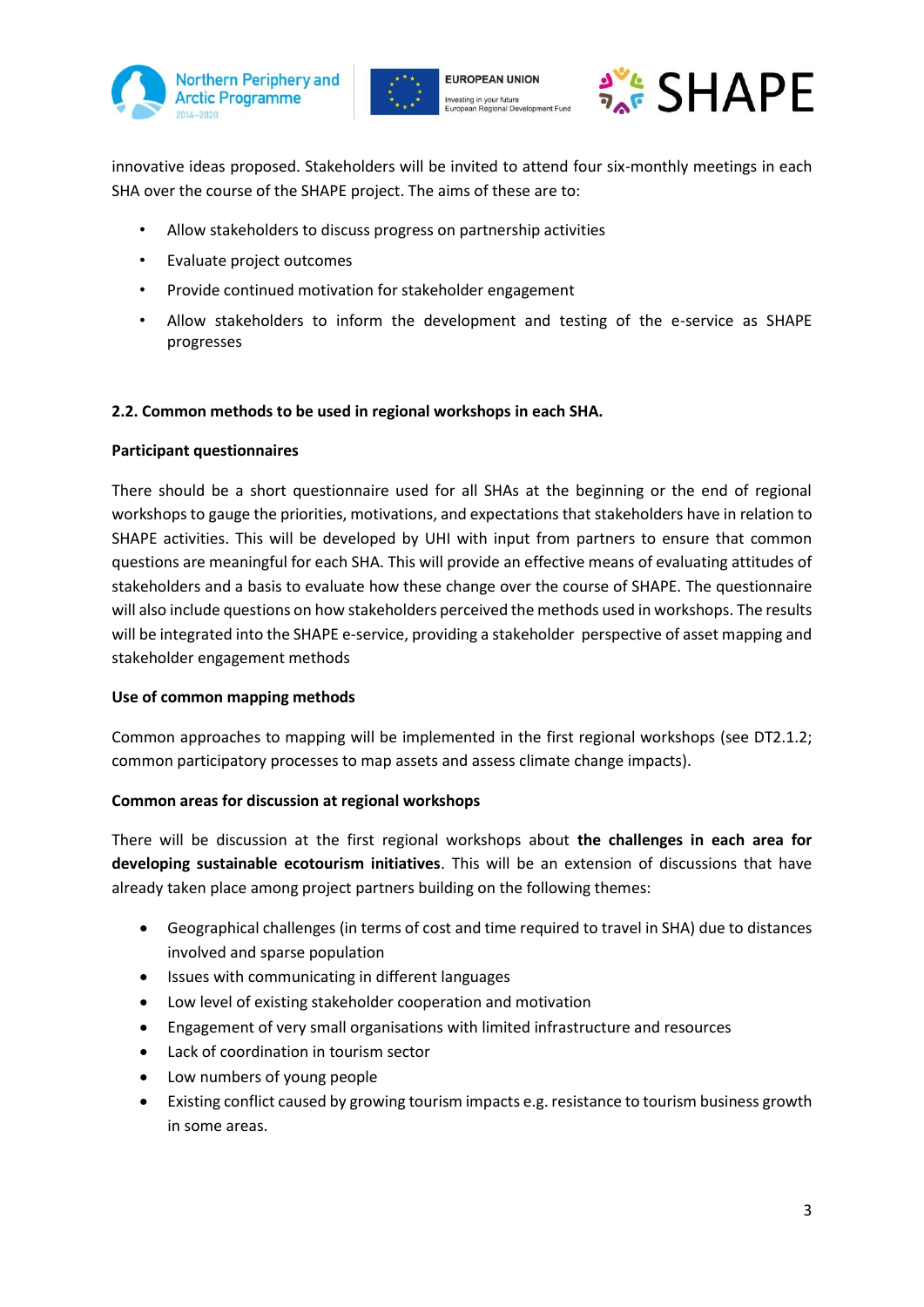



**EUROPEAN UNION** Investing in your future<br>European Regional Dev



Following the participatory asset mapping work at the first regional workshops, there will be discussion about **potential solutions to challenges associated with asset management and the development of sustainable ecotourism initiatives**. Each partner will be encourage to discuss several different solutions or initiatives with stakeholders, which will then be considered for implementation by partners at the next partner meeting in spring 2018. Applying a method of ranking or scoring may be useful to gain an understanding of stakeholder preferences, which will help partners understand the level of support for different initiatives.

Learning from stakeholders about **existing and potential stakeholder partnerships** is a further discussion area that should be included in the first regional workshops. This information may be gathered in the stakeholder questionnaire, but there should also be discussion in each workshop concerning the new partnerships required to develop sustainable ecotourism initiatives. To enhance the success of initiatives, it is optimal to include stakeholders that have a high level of interest and willingness to engage in SHAPE activities; direct discussion with stakeholders will provide this information and possibly alert partners to stakeholders who have not yet been identified, but who should be engaged in the future. This information will be used to develop DT1.3.1. Identification of existing and potential stakeholder partnerships.

#### **2.3. Participatory approaches for use in regional workshops**

Partners are encouraged to use a range of participatory processes and techniques in the regional workshops to ensure that all stakeholders have a voice and that the information gathered is of high quality. The following may be particularly useful.

#### **Information gathering techniques**

To ensure that all participants in regional workshops have the opportunity to express their views, it is advisable to use structured information gathering techniques. This allows a large amount of information to be collected rapidly and is a way of overcoming negative group dynamics e.g the domination of discussions by more vocal/powerful individuals. Techniques that may be useful in SHAPE workshops include the following:

*Metaplans* – Each participant provides key points relevant to focal discussion topic on post-it notes (up to 3-4 responses from each person) and places these on large sheet of wall-mounted papers. Contributions are grouped according to theme and the workshop facilitator may then feedback the collective thoughts of the workshop participants, stimulating further discussion. This is a visual and dynamic exercise which encourages engagement.

#### *Carousels/small working groups*

This is a method for addressing a number of subjects or questions simultaneously in a dynamic way. Participants work in small subgroups and rotate around different work-stations addressing a separate issue at each station. Each subgroup adds new points or issues at each work station for a set amount of time and work their way around each. This is a variation on more conventional group work, where the subgroups each spend time discussing a specific issue/topic for a short period of time, and then feedback the main points to the larger group.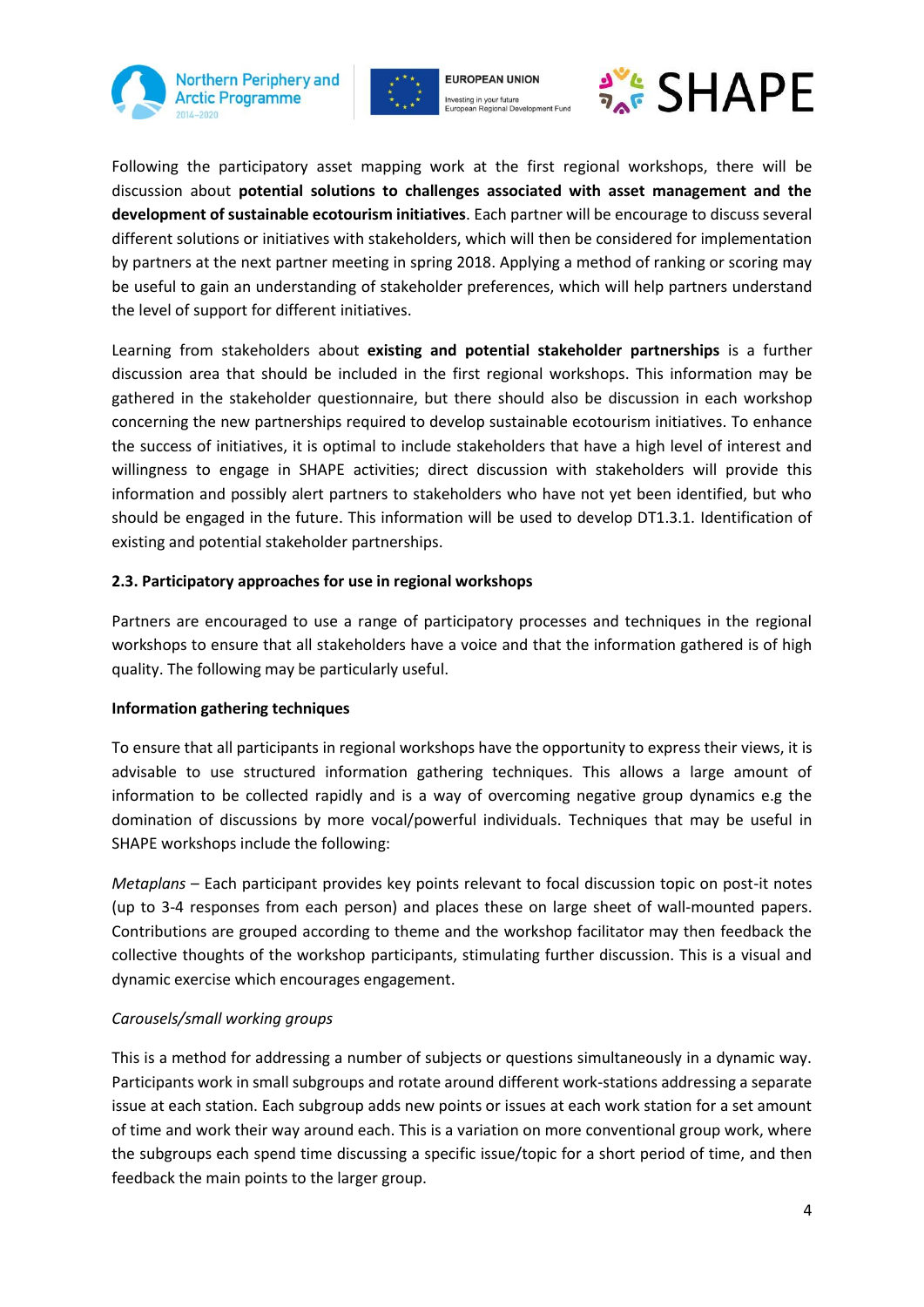





#### *Ranking/prioritisation exercises*

These may be used to:

- understand the relative importance and level of consensus of priorities and perceived challenges among stakeholders
- rank suggested 'solutions', approaches to tackling challenges, or new ecotourism initiatives discussed during workshop (transparent way to help decide on project direction)

Simple ranks (1-5) or allocation of sticky dots to different ideas displayed on wall are two ways of doing this.

#### **Managing Conflict**

Some workshops will bring together stakeholders who have not traditionally worked together and may have been in conflict. Developing effective mechanisms to achieve this requires identifying and mitigating areas of conflict to find constructive ways of working towards common interests. Therefore, workshops must be designed to facilitate positive interactions between stakeholders and structured to manage tension and negative interactions.

Workshop methods should ensure that all voices are heard and focus on constructive new ways of working together. A good strategy is to openly acknowledge different stakeholder perspectives and to work towards identifying common ground and priorities. This should help to identify solutions and new approaches that address the priorities and concerns of as many stakeholders as possible, by recognising the need for trade-off and compromise.

Good communication strategies are key to preventing and managing conflict. Being clear at the outset about the objectives of the workshop, conveying positive messages about the value of SHAPE activities, and following a policy of transparency and feedback during the project will also contribute to the success of stakeholder engagement. Communications with stakeholders should be guided by the principles in the SHAPE communication strategy (e.g. building trust, offering feedback, facilitating discussions, managing expectations, etc.) (Abrahamsen, 2017).

## 3. Summary of guidelines for regional stakeholder meetings

Workshop discussion topics:

- Stakeholders' priorities, motivations and expectations
- Existing natural and cultural assets in the area
- Ongoing and future challenges in the SHA for developing sustainable ecotourism initiatives and sustainable development in general
- Potential solutions and initiatives to tackle challenges
- Existing and potential partnerships to develop sustainable ecotourism in the SHA